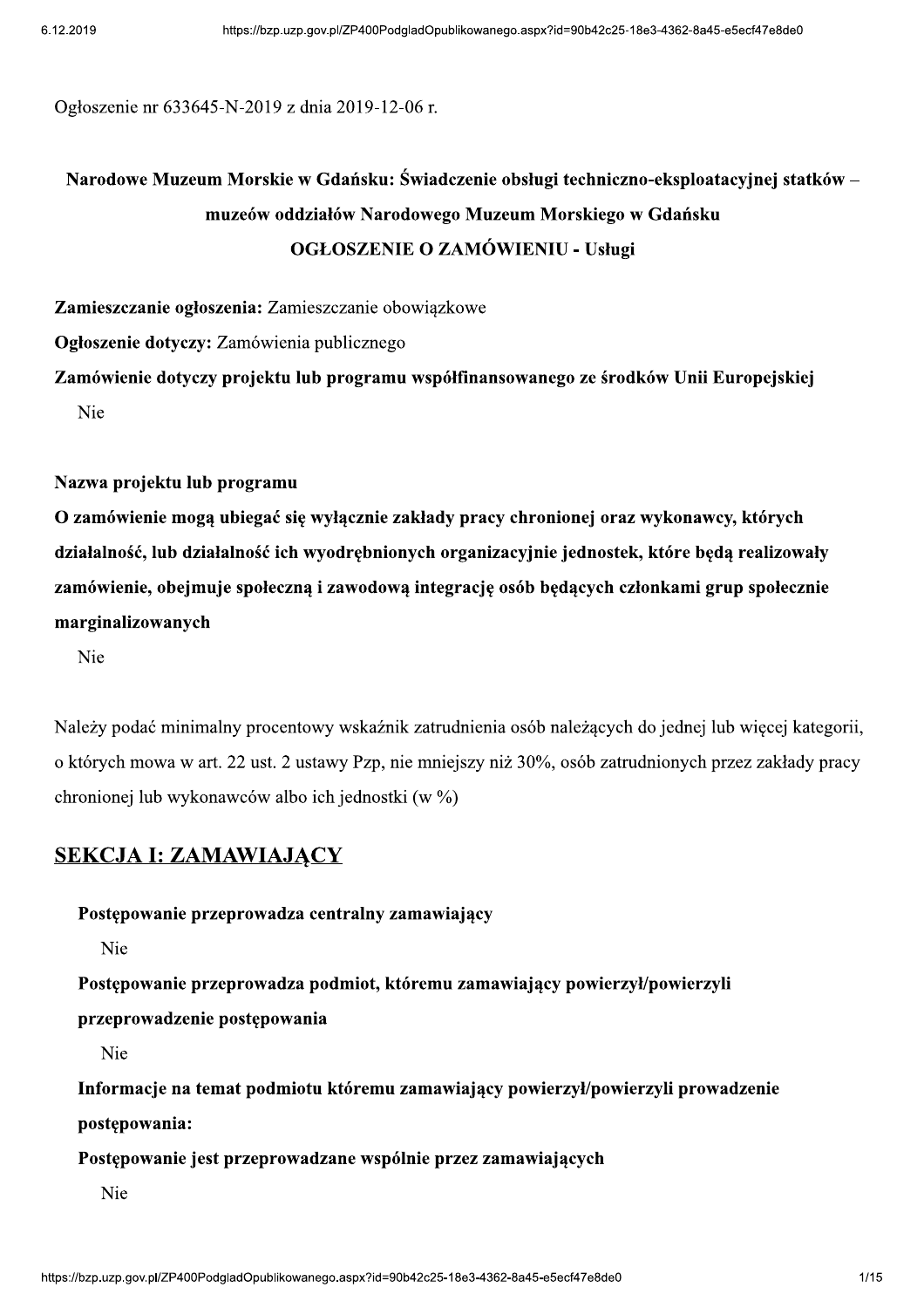8e3-4362-8a45-e5ecf47e8de0<br>ają postępowanie oraz podać<br>ów wraz z danymi do Jeżeli tak, należy wymienić zamawiających, którzy wspólnie przeprowadzają postępowanie oraz podać adresy ich siedzib, krajowe numery identyfikacyjne oraz osoby do kontaktów wraz z danymi do kontaktów:

# Postępowanie jest przeprowadzane wspólnie z zamawiającymi z innych państw członkowskich Unii Europejskiej

Nie

W przypadku przeprowadzania postępowania wspólnie z zamawiającymi z innych państw członkowskich Unii Europejskiej – mające zastosowanie krajowe prawo zamówień publicznych: Informacje dodatkowe:

I. 1) NAZWA I ADRES: Narodowe Muzeum Morskie w Gdańsku, krajowy numer identyfikacyjny 00063507500000, ul. Ołowianka 9-13, 80-751 Gdańsk, woj. pomorskie, państwo Polska, tel.  $+48583018611,$ , e-mail zamowienia@nmm.pl, , faks  $+48583018453$ .

Adres strony internetowej (URL): www.nmm.pl

Adres profilu nabywcy:

Adres strony internetowej pod którym można uzyskać dostep do narzedzi i urzadzeń lub formatów plików, które nie są ogólnie dostępne

#### I. 2) RODZAJ ZAMAWIAJĄCEGO: Inny (proszę określić):

Państwowa Instytucja Kultury

#### I.3) WSPÓLNE UDZIELANIE ZAMÓWIENIA (jeżeli dotyczy):

Podział obowiązków między zamawiającymi w przypadku wspólnego przeprowadzania postępowania, w tym w przypadku wspólnego przeprowadzania postępowania z zamawiającymi z innych państw członkowskich Unii Europejskiej (który z zamawiających jest odpowiedzialny za przeprowadzenie postępowania, czy i w jakim zakresie za przeprowadzenie postępowania odpowiadają pozostali zamawiający, czy zamówienie będzie udzielane przez każdego z zamawiających indywidualnie, czy zamówienie zostanie udzielone w imieniu i na rzecz pozostałych zamawiających):

#### I.4) KOMUNIKACJA:

Nieograniczony, pełny i bezpośredni dostęp do dokumentów z postępowania można uzyskać pod adresem (URL)

Nie

bip.nmm.pl

# 9 na będzie specyfikacja istotnych warunków<br>8e3-4362-8a45-e5ecf47e8de0<br>2/15 Adres strony internetowej, na której zamieszczona będzie specyfikacja istotnych warunków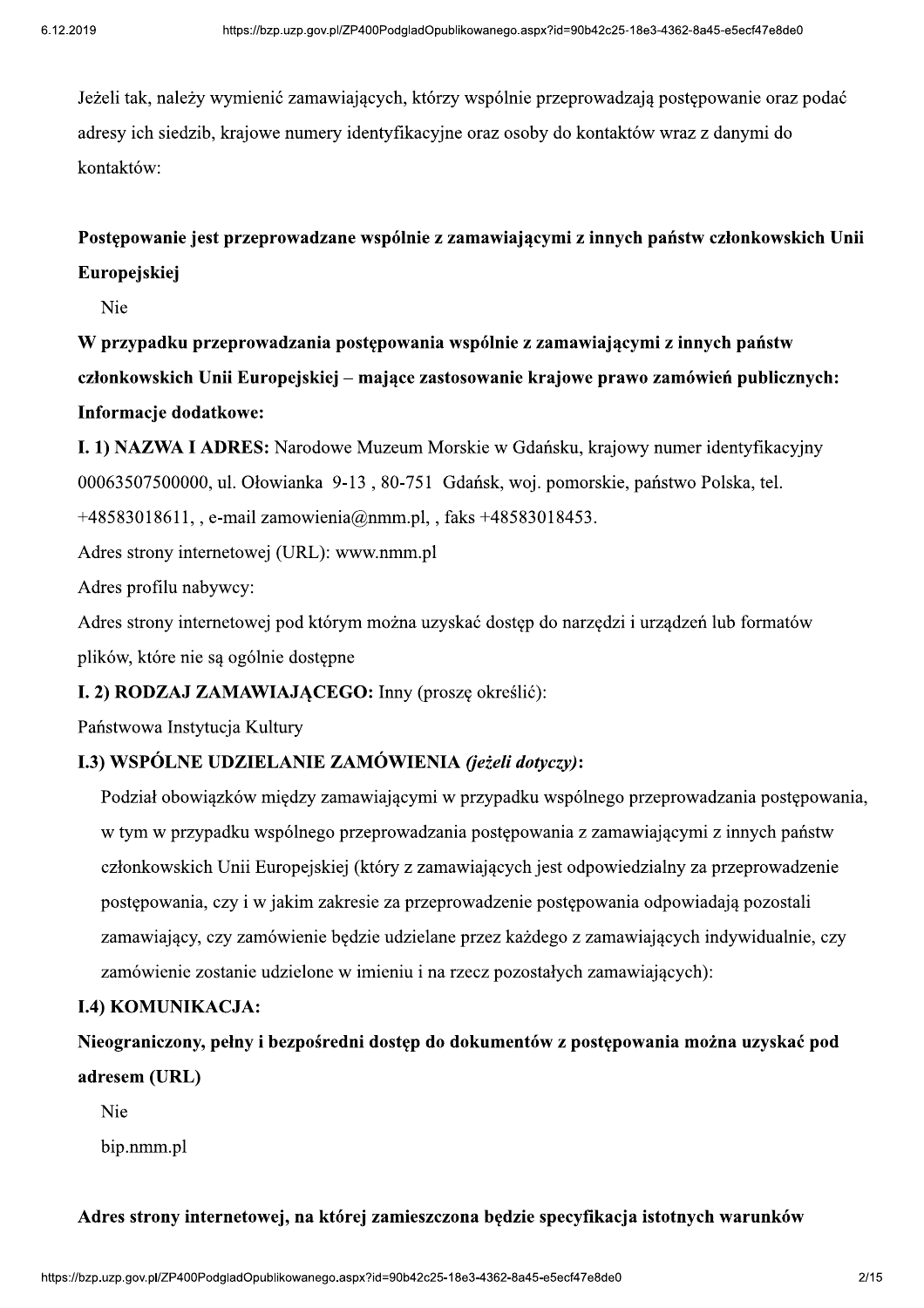#### zamówienia

Nie

bip.nmm.pl

Dostęp do dokumentów z postępowania jest ograniczony - więcej informacji można uzyskać pod adresem

Nie

Oferty lub wnioski o dopuszczenie do udziału w postępowaniu należy przesyłać:

#### Elektronicznie

Nie

adres

Dopuszczone jest przesłanie ofert lub wniosków o dopuszczenie do udziału w postępowaniu w inny sposób:

Nie

Inny sposób:

Wymagane jest przesłanie ofert lub wniosków o dopuszczenie do udziału w postępowaniu w inny sposób:

Tak

Inny sposób:

złożenie w

Adres:

Narodowe Muzeum Morskie w Gdańsku, ul. Ołowianka 9-13, 80-751 Gdańsk, Kancelaria - pok 227

#### Komunikacja elektroniczna wymaga korzystania z narzędzi i urządzeń lub formatów plików, które

#### nie są ogólnie dostępne

Nie

Nieograniczony, pełny, bezpośredni i bezpłatny dostęp do tych narzędzi można uzyskać pod adresem:

 $(URL)$ 

# SEKCJA II: PRZEDMIOT ZAMÓWIENIA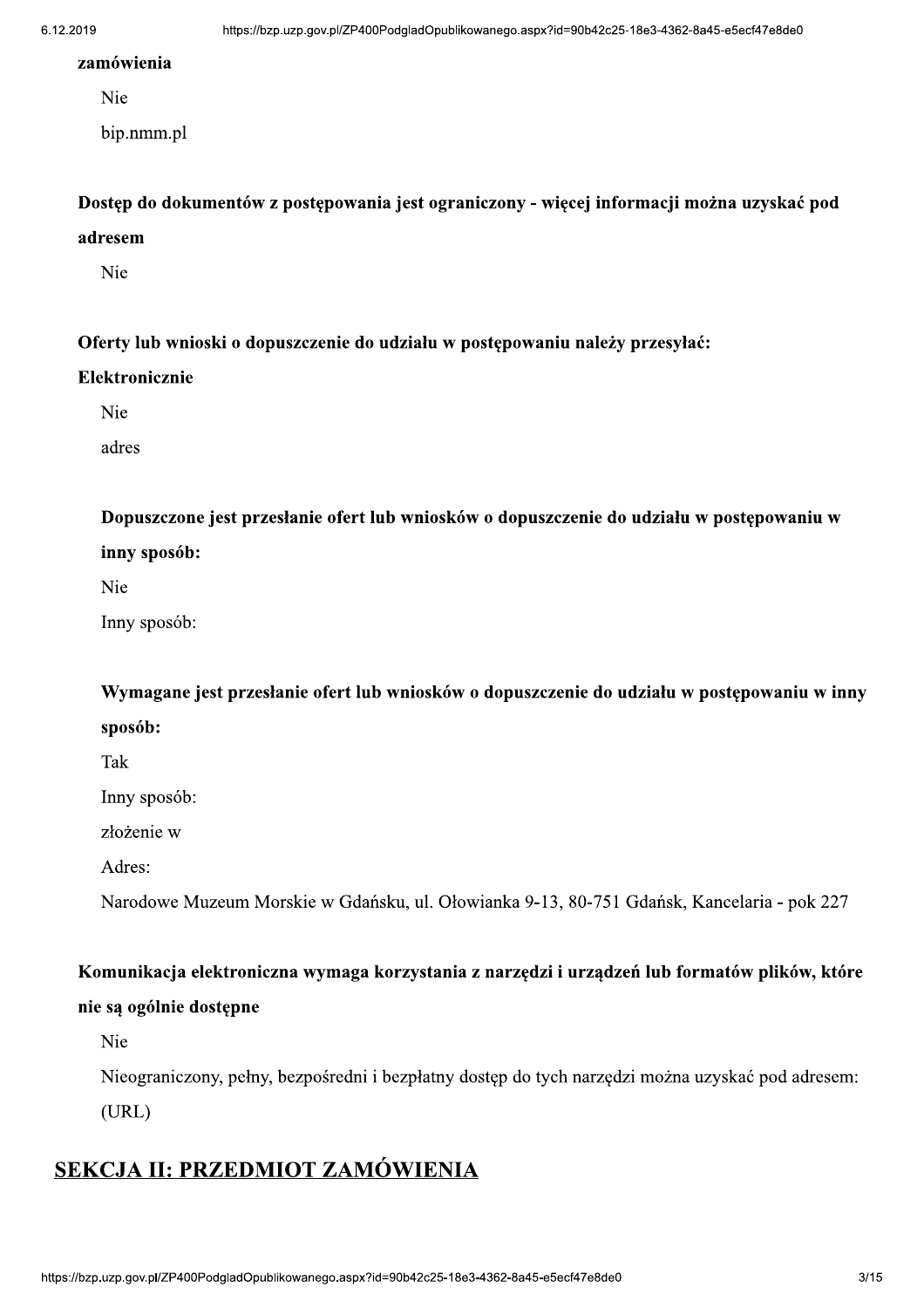II.1) Nazwa nadana zamówieniu przez zamawiającego: Świadczenie obsługi techniczno-

eksploatacyjnej statków – muzeów oddziałów Narodowego Muzeum Morskiego w Gdańsku

Numer referencyjny: ZP/27-12/PN/2019

Przed wszczęciem postępowania o udzielenie zamówienia przeprowadzono dialog techniczny Nie

II.2) Rodzaj zamówienia: Usługi

II.3) Informacja o możliwości składania ofert częściowych

Zamówienie podzielone jest na części:

Nie

Oferty lub wnioski o dopuszczenie do udziału w postępowaniu można składać w odniesieniu do: tylko jednej części

Zamawiający zastrzega sobie prawo do udzielenia łącznie następujących części lub grup części:

Maksymalna liczba cześci zamówienia, na które może zostać udzielone zamówienie jednemu wykonawcy:

II.4) Krótki opis przedmiotu zamówienia (wielkość, zakres, rodzaj i ilość dostaw, usług lub robót budowlanych lub określenie zapotrzebowania i wymagań) a w przypadku partnerstwa innowacyjnego - określenie zapotrzebowania na innowacyjny produkt, usługę lub roboty budowlane: 1. Przedmiotem zamówienia jest świadczenie usług zapewnienia obsługi techniczno-eksploatacyjnej statków zgodnie ze szczegółowym opisem przedmiotu zamówienia zawartym w części III SIWZ i na zasadach określonych w projekcie umowy stanowiącym część II SIWZ 2. Szczegółowy opis przedmiotu zamówienia zawarty jest w Części III niniejszej SIWZ

II.5) Główny kod CPV: 63726600-0 **Dodatkowe kody CPV:** 

II.6) Całkowita wartość zamówienia (jeżeli zamawiający podaje informacje o wartości zamówienia):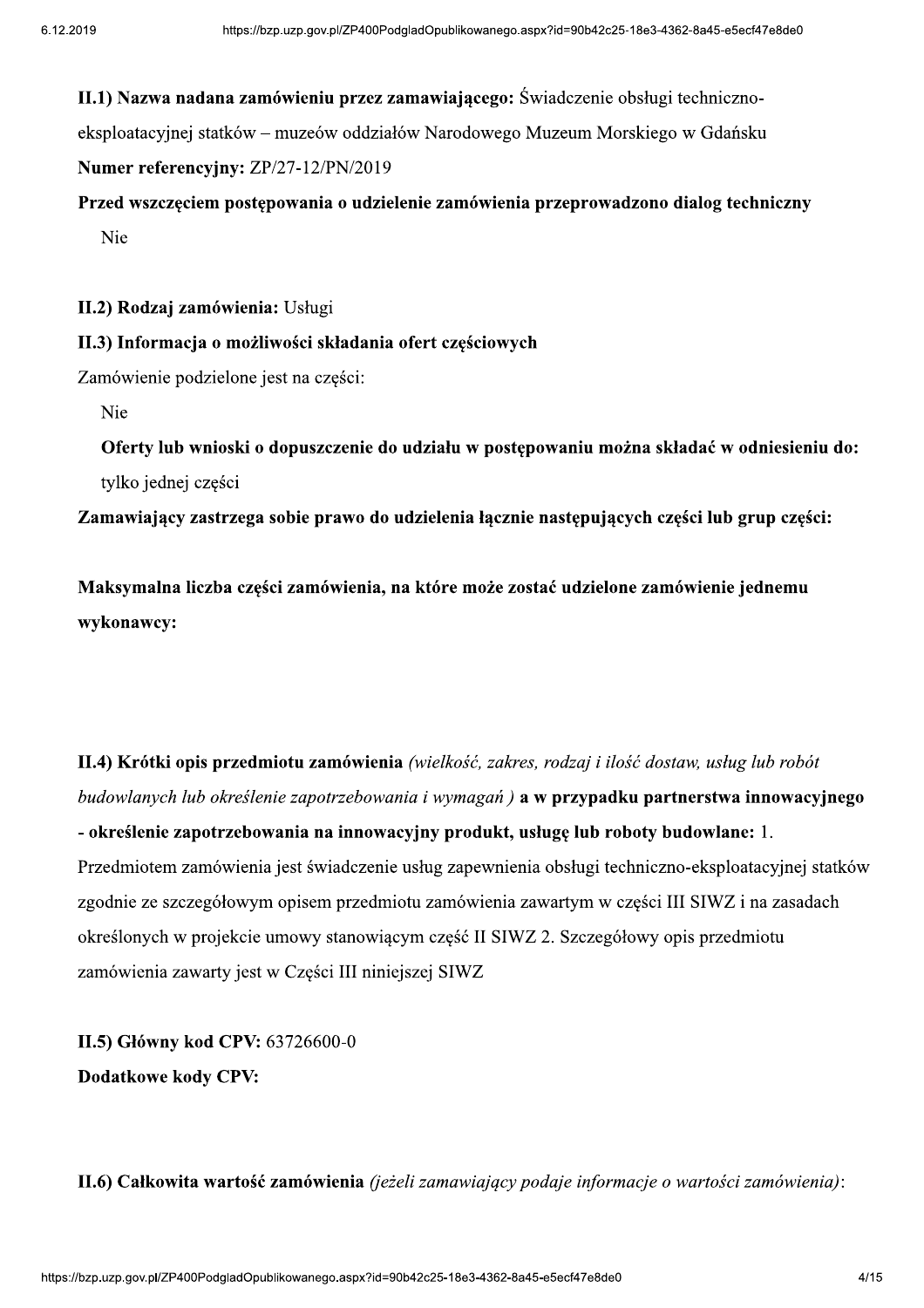Wartość bez VAT:

Waluta:

(w przypadku umów ramowych lub dynamicznego systemu zakupów – szacunkowa całkowita maksymalna wartość w całym okresie obowiazywania umowy ramowej lub dynamicznego systemu zakupów)

# II.7) Czy przewiduje się udzielenie zamówień, o których mowa w art. 67 ust. 1 pkt 6 i 7 lub w art. 134 ust. 6 pkt 3 ustawy Pzp: Nie

Określenie przedmiotu, wielkości lub zakresu oraz warunków na jakich zostaną udzielone zamówienia, o których mowa w art. 67 ust. 1 pkt 6 lub w art. 134 ust. 6 pkt 3 ustawy Pzp:

# II.8) Okres, w którym realizowane będzie zamówienie lub okres, na który została zawarta umowa ramowa lub okres, na który został ustanowiony dynamiczny system zakupów:

 $miesiacach:$   $lub$  dniach:

 $lub$ 

data rozpoczecia:  $lub$ zakończenia: 2020-12-31

II.9) Informacje dodatkowe:

# SEKCJA III: INFORMACJE O CHARAKTERZE PRAWNYM, **EKONOMICZNYM, FINANSOWYM I TECHNICZNYM**

#### III.1) WARUNKI UDZIAŁU W POSTEPOWANIU

# III.1.1) Kompetencje lub uprawnienia do prowadzenia określonej działalności zawodowej, o ile wynika to z odrębnych przepisów

Określenie warunków:

Informacje dodatkowe

#### III.1.2) Sytuacja finansowa lub ekonomiczna

Określenie warunków: Wykonawca spełni warunek jeżeli wykaże, że jest: ubezpieczony od odpowiedzialności cywilnej w zakresie prowadzonej działalności związanej z przedmiotem zamówienia na sumę gwarancyjną nie mniejszą niż: 200 000,00 zł.

Informacje dodatkowe Na potwierdzenie spełniania warunku udziału w postępowania Wykonawca złoży na wezwanie Zamawiającego:

#### III.1.3) Zdolność techniczna lub zawodowa

unek jeżeli wykaże, że będzie dysponował przez cały<br>8e3-4362-8a45-e5ecf47e8de0 5/15 Określenie warunków: Wykonawca spełni warunek jeżeli wykaże, że będzie dysponował przez cały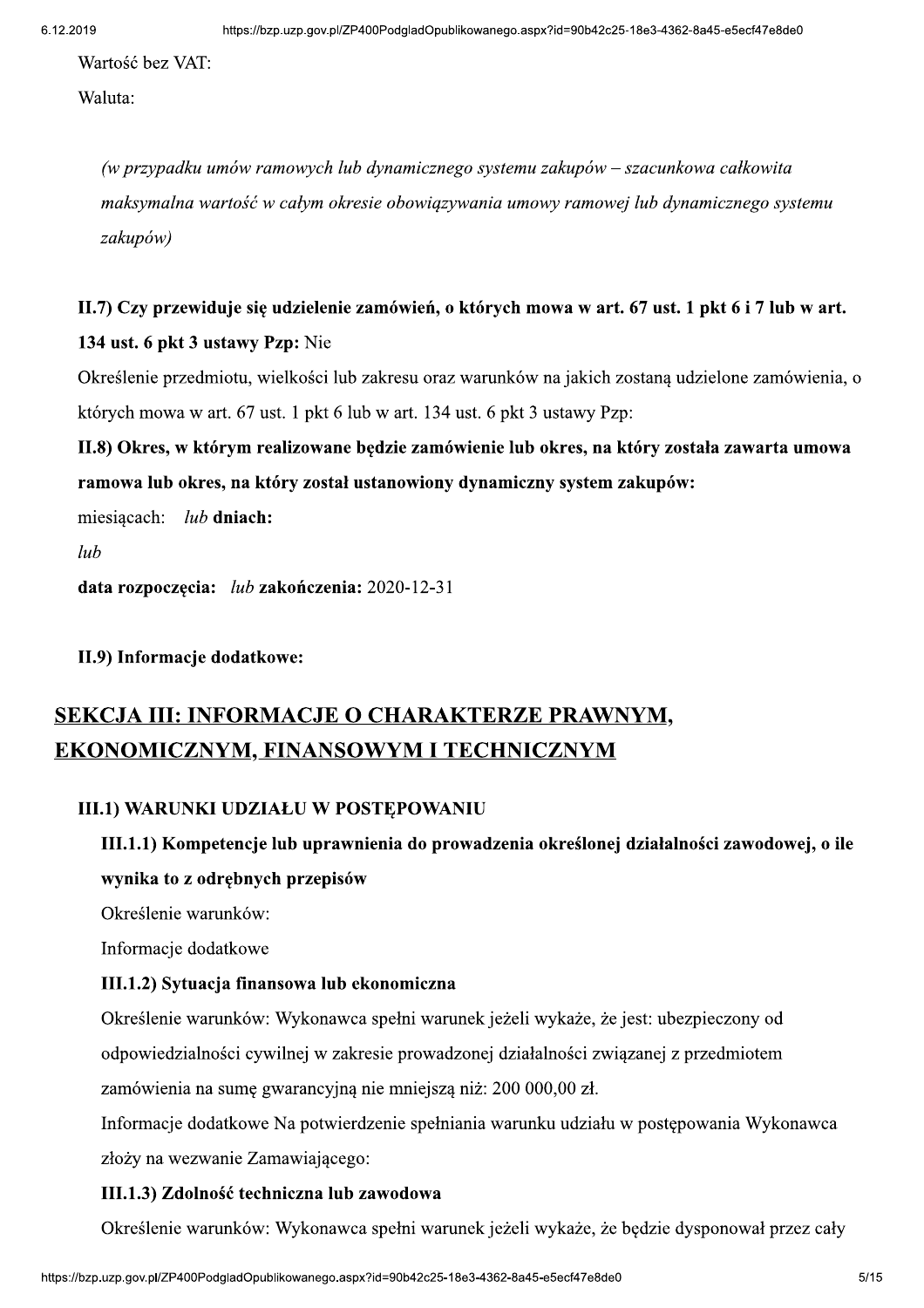okres realizacji zamówienia co najmniej następującymi osobami, które będą brały udział w realizacji zamówienia: • dwoma Marynarzami Wachtowymi, z których każdy posiada: - Dyplom marynarza lub starszego marynarza - Niezbedne dokumenty uprawniające do pełnienia funkcji marynarza wachtowego: 1. aktualne świadectwo ratownika 2. aktualne świadectwo ukończenia kursu w zakresie indywidualnych technik ratunkowych 3. aktualne świadectwo ochrony przeciwpożarowej stopnia podstawowego 4. aktualne świadectwo pierwszej pomocy medycznej - 5-letnie doświadczenie w wykonywaniu obowiazków marynarza wachtowego • dwoma Oficerami Wachtowymi, z których każdy posiada: -Dyplom oficera wachtowego -Niezbędne dokumenty uprawniające do pełnienia funkcji oficera wachtowego: 1. aktualne świadectwo ratownika 2. aktualne świadectwo ukończenia kursu w zakresie indywidualnych technik ratunkowych 3. aktualne świadectwo ochrony przeciwpożarowej stopnia podstawowego 4. aktualne świadectwo pierwszej pomocy medycznej 5. aktualne świadectwo przeszkolenia w zakresie bezpieczeństwa własnego i odpowiedzialności wspólnej 6. aktualne świadectwo uprawniające do obsługi urządzeń radiokomunikacyjnych - 5-letnie doświadczenie w wykonywaniu obowiązków oficera wachtowego • Elektrykiem okrętowym, który posiada: - Wykształcenie średnie techniczne (minimum) – profil elektryczny - Uprawnienia elektryczne do 1kV w zakresie eksploatacji, dozoru i prac kontrolno-pomiarowych instalacji elektrycznych - Doświadczenie w naprawie i konserwacji instalacji elektrycznych - Umiejetności w zakresie wykonywania prac stolarskich, ślusarskich, malarskich i hydraulicznych Zamawiający wymaga od wykonawców wskazania w ofercie lub we wniosku o dopuszczenie do udziału w postepowaniu imion i nazwisk osób wykonujących czynności przy realizacji zamówienia wraz z informacia o kwalifikaciach zawodowych lub doświadczeniu tych osób: Tak Informacie dodatkowe: Na potwierdzenie spełniania warunku udziału w postepowania Wykonawca złoży na wezwanie Zamawiającego: Wykaz osób, skierowanych przez wykonawce do realizacji zamówienia publicznego, w szczególności odpowiedzialnych za świadczenie usług, kontrole jakości, wraz z informacjami na temat ich kwalifikacji zawodowych, uprawnień, doświadczenia i wykształcenia niezbędnych do wykonania zamówienia publicznego, a także zakresu wykonywanych przez nie czynności oraz informacją o podstawie do dysponowania tymi osobami.

#### **III.2) PODSTAWY WYKLUCZENIA**

#### III.2.1) Podstawy wykluczenia określone w art. 24 ust. 1 ustawy Pzp

#### III.2.2) Zamawiający przewiduje wykluczenie wykonawcy na podstawie art. 24 ust. 5 ustawy Pzp

Tak Zamawiający przewiduje następujące fakultatywne podstawy wykluczenia: Tak (podstawa wykluczenia określona w art. 24 ust. 5 pkt 1 ustawy Pzp)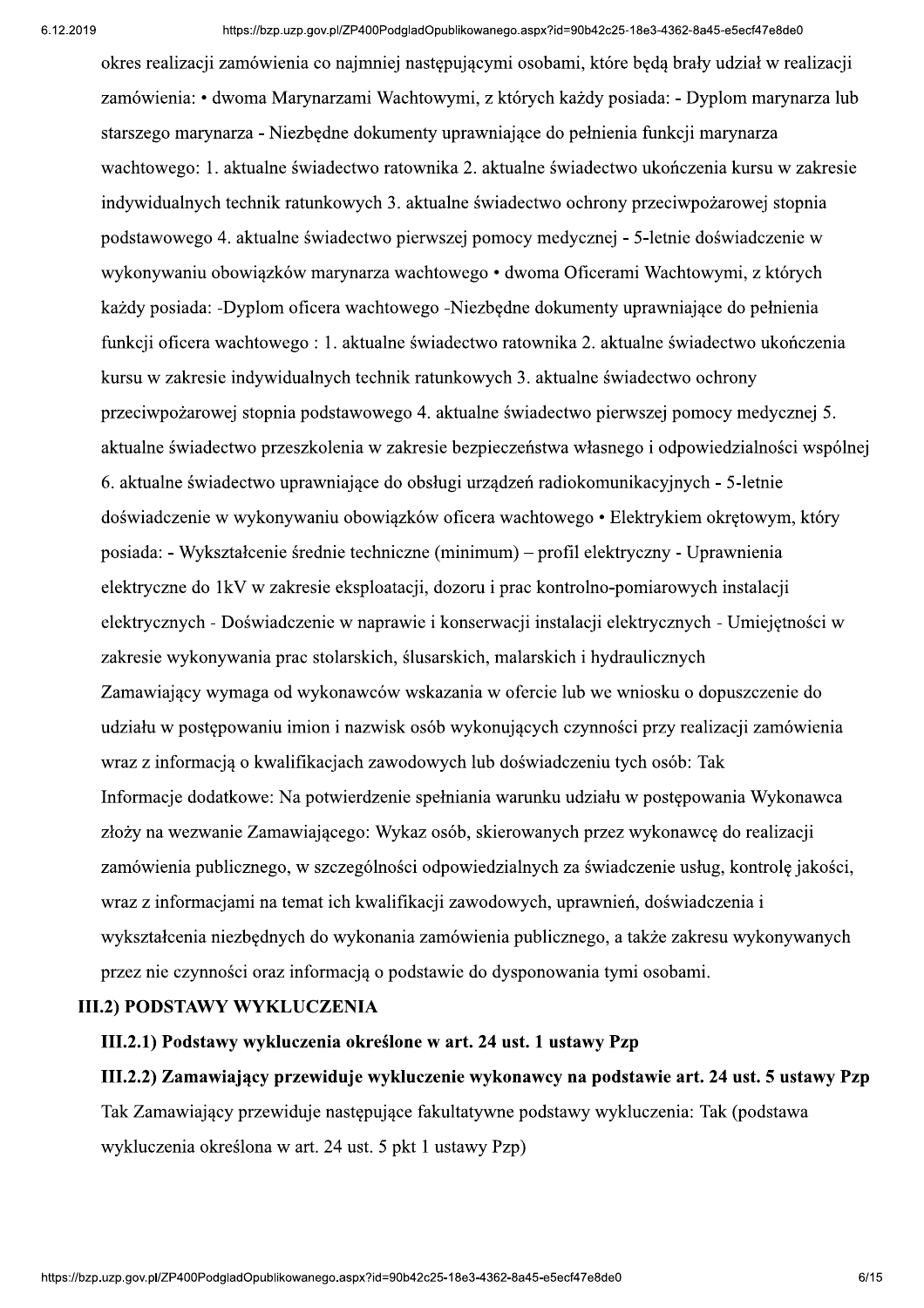# III.3) WYKAZ OŚWIADCZEŃ SKŁADANYCH PRZEZ WYKONAWCE W CELU WSTEPNEGO POTWIERDZENIA, ŻE NIE PODLEGA ON WYKLUCZENIU ORAZ SPEŁNIA WARUNKI UDZIAŁU W POSTĘPOWANIU ORAZ SPEŁNIA KRYTERIA SELEKCJI

Oświadczenie o niepodleganiu wykluczeniu oraz spełnianiu warunków udziału w postępowaniu Tak

Oświadczenie o spełnianiu kryteriów selekcji

Nie

# III.4) WYKAZ OŚWIADCZEŃ LUB DOKUMENTÓW, SKŁADANYCH PRZEZ WYKONAWCĘ W POSTĘPOWANIU NA WEZWANIE ZAMAWIAJACEGO W CELU POTWIERDZENIA OKOLICZNOŚCI, O KTÓRYCH MOWA W ART. 25 UST. 1 PKT 3 USTAWY PZP:

Aktualny odpis z właściwego rejestru lub z centralnej ewidencji i informacji o działalności gospodarczej, jeżeli odrębne przepisy wymagają wpisu do rejestru lub ewidencji, w celu potwierdzenia braku podstaw wykluczenia na podstawie art. 24 ust. 5 pkt. 1 ustawy. W przypadku składania oferty wspólnej ww. dokument składa każdy z wykonawców składających ofertę wspólną. W przypadku składania oferty przez spółkę cywilną wykonawca musi złożyć oddzielnie zaświadczenia dla każdego ze wspólników oraz oddzielnie na spółkę.

# III.5) WYKAZ OŚWIADCZEŃ LUB DOKUMENTÓW SKŁADANYCH PRZEZ WYKONAWCĘ W POSTĘPOWANIU NA WEZWANIE ZAMAWIAJACEGO W CELU POTWIERDZENIA OKOLICZNOŚCI, O KTÓRYCH MOWA W ART. 25 UST. 1 PKT 1 USTAWY PZP III.5.1) W ZAKRESIE SPEŁNIANIA WARUNKÓW UDZIAŁU W POSTEPOWANIU:

ą określoną przez zamawiającego.<br>X**KCJI:**<br>8e3-4362-8a45-e5ecf47e8de0 7/15 1. Wykaz osób, skierowanych przez wykonawcę do realizacji zamówienia publicznego, w szczególności odpowiedzialnych za świadczenie usług, kontrolę jakości, wraz z informacjami na temat ich kwalifikacji zawodowych, uprawnień, doświadczenia i wykształcenia niezbędnych do wykonania zamówienia publicznego, a także zakresu wykonywanych przez nie czynności oraz informacją o podstawie do dysponowania tymi osobami. 2. Dokumenty potwierdzające, że wykonawca jest ubezpieczony od odpowiedzialności cywilnej w zakresie prowadzonej działalności związanej z przedmiotem zamówienia na sumę gwarancyjną określoną przez zamawiającego.

III.5.2) W ZAKRESIE KRYTERIÓW SELEKCJI: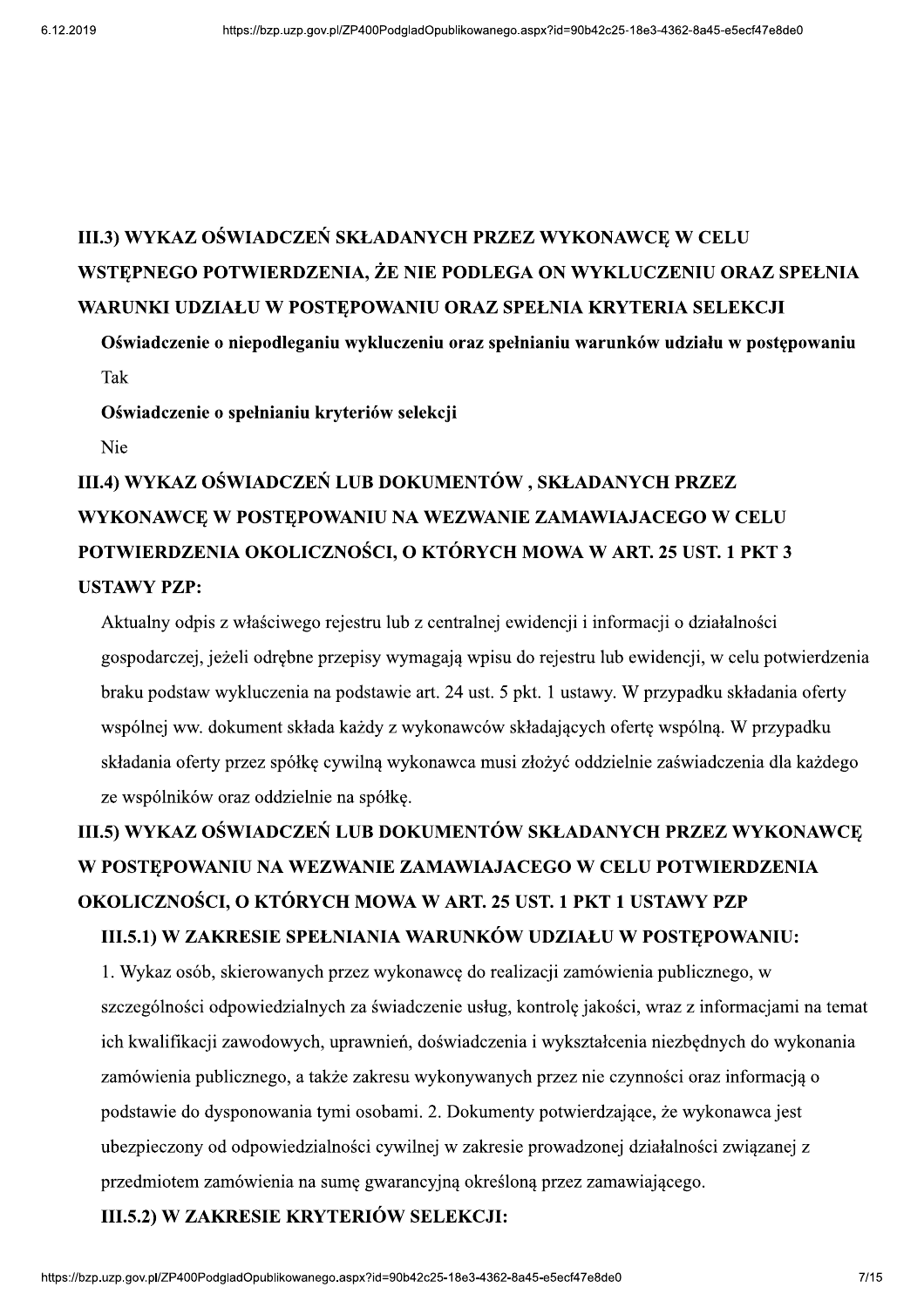# <sup>8e3-4362-8a45-e5ecf47e8de0<br>CH PRZEZ WYKONAWCĘ<br>U POTWIERDZENIA<br>JSTAWY PZP</sup> III.6) WYKAZ OŚWIADCZEŃ LUB DOKUMENTÓW SKŁADANYCH PRZEZ WYKONAWCE W POSTEPOWANIU NA WEZWANIE ZAMAWIAJACEGO W CELU POTWIERDZENIA OKOLICZNOŚCI, O KTÓRYCH MOWA W ART. 25 UST. 1 PKT 2 USTAWY PZP III.7) INNE DOKUMENTY NIE WYMIENIONE W pkt III.3) - III.6)

Wykonawca, w terminie 3 dni od dnia zamieszczenia na stronie internetowej informacji, o której mowa w art. 86 ust. 5, przekazuje Zamawiającemu oświadczenie o przynależności lub braku przynależności do tej samej grupy kapitałowej, o której mowa w art. 24 ust. 1 pkt 23 Ustawy Pzp. W przypadku przynależności do tej samej grupy kapitałowej Wykonawca może złożyć wraz z oświadczeniem dokumenty bądź informacje potwierdzające, że powiązania z innym wykonawcą nie prowadzą do zakłócenia konkurencji w postępowaniu - załącznik nr 7 do oferty.

#### **SEKCJA IV: PROCEDURA**

#### **IV.1) OPIS**

IV.1.1) Tryb udzielenia zamówienia: Przetarg nieograniczony

#### IV.1.2) Zamawiający żąda wniesienia wadium:

Tak

#### Informacja na temat wadium

rajowego in: 31 1130 1121 0000 3023 9920 0000 w<br>7-12/PN/2019" 8. Wykonawca jest zobowiązany podać<br>ny Zamówienia. 9. Zamawiający zwróci wadium<br>8e3-4362-8a45-e5ecf47e8de0 8/15 1. Każdy Wykonawca zobowiązany jest zabezpieczyć swą ofertę wadium w wysokości 2000,00 zł. 2. Wadium musi być wniesione w formie zgodnej z art. 45 ust. 6 Ustawy. 3. Wadium musi być wniesione przed upływem terminu składania ofert. 4. Dokument potwierdzający wniesienie wadium w postaci: -Za skuteczne wniesienie wadium w pieniadzu, Zamawiający uzna wadium, które zostanie zaksiegowane na rachunku bankowym Zamawiajacego przed upływem terminu składania ofert. -Oryginał dokumentu będącego każdą inną formą wadium. W przypadku wnoszenia wadium w formie innej niż pieniężna, Zamawiający wymaga złożenia wraz z ofertą oryginału dokumentu wadialnego (gwarancji lub poręczenia). 5. W przypadku wnoszenia przez Wykonawcę wadium w formie gwarancji, gwarancja ma być co najmniej gwarancją bezwarunkową, nieodwołalną i płatną na pierwsze pisemne żądanie Zamawiającego. 6. Gwarancje i poręczenia muszą zawierać (oprócz elementów właściwych dla każdej formy, określonych przepisami prawa): • nazwę i adres Zamawiającego, • oznaczenie (numer i część) i nazwa postępowania, • termin ważności wadium – odpowiadający terminowi związania ofertą. 7. Wadium wnoszone w pieniądzu należy przelać na następujący rachunek Zamawiającego: Narodowe Muzeum Morskiego w Gdańsku, ul. Ołowianka 9-13, 80-751 Gdańsku w Banku Gospodarstwa Krajowego nr: 31 1130 1121 0006 5623 9920 0006 W tytule przelewu należy podać: "Wadium - ZP/27-12/PN/2019" 8. Wykonawca jest zobowiązany podać w treści przelewu bankowego numer referencyjny Zamówienia. 9. Zamawiający zwróci wadium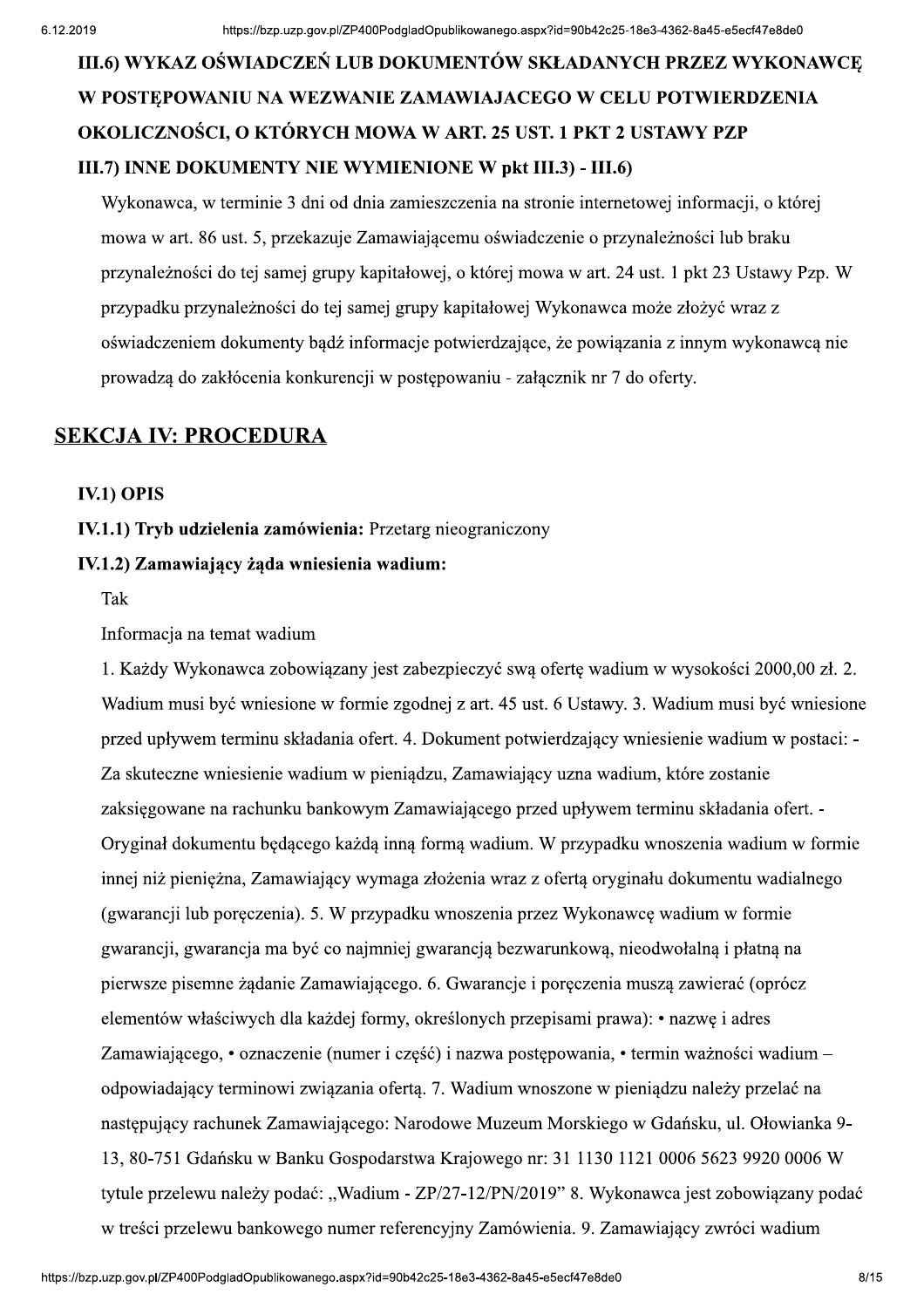wszystkim Wykonawcom niezwłocznie po wyborze oferty najkorzystniejszej lub unieważnieniu postępowania, z wyjatkiem Wykonawcy, którego oferta została wybrana jako najkorzystniejsza, z zastrzeżeniem pkt 10.10. oraz treści art. 46 ust. 4 a Ustawy. 10. Wykonawcy, którego oferta została wybrana jako najkorzystniejsza, Zamawiający zwróci wadium niezwłocznie po zawarciu umowy w sprawie Zamówienia publicznego oraz wniesieniu zabezpieczenia należytego wykonania umowy. 11. Zamawiający zażąda ponownego wniesienia wadium przez Wykonawcę, któremu zwrócono wadium na podstawie pkt 10.9., jeżeli w wyniku rozstrzygnięcia odwołania jego oferta została wybrana jako najkorzystniejsza. Wykonawca wnosi wadium w terminie określonym przez Zamawiającego. 12. Zamawiający zatrzymuje wadium, jeżeli: - Wykonawca w odpowiedzi na wezwanie, o którym mowa w art. 26 ust. 3 i 3a Ustawy, z przyczyn leżących po stronie, nie złożenia oświadczeń lub dokumentów potwierdzających okoliczności, o mowa w art. 25 ust. 1 Ustawy, oświadczenia, o których mowa w art. 25a ust. 1 Ustawy, pełnomocnictw lub nie wyraził zgody na poprawienie omyłki, o której mowa w art. 87 ust. 2 pkt. 3 Ustawy, co spowodowało brak możliwości wybrania oferty złożonej przez Wykonawcę jako najkorzystniejsza. - Wykonawca, którego oferta została wybrana: a) odmówił podpisania umowy w sprawie zamówienia publicznego na warunkach określonych w ofercie; b) nie wniósł wymaganego zabezpieczenia należytego wykonania umowy; c) zawarcie umowy w sprawie zamówienia publicznego stało się niemożliwe z przyczyn leżących po stronie Wykonawcy.

#### IV.1.3) Przewiduje się udzielenie zaliczek na poczęt wykonania zamówienia:

Nie

Należy podać informacie na temat udzielania zaliczek:

# IV.1.4) Wymaga się złożenia ofert w postaci katalogów elektronicznych lub dołączenia do ofert katalogów elektronicznych:

Nie

Dopuszcza się złożenie ofert w postaci katalogów elektronicznych lub dołączenia do ofert katalogów elektronicznych:

Nie

Informacje dodatkowe:

#### IV.1.5.) Wymaga się złożenia oferty wariantowej:

Nie

Dopuszcza się złożenie oferty wariantowej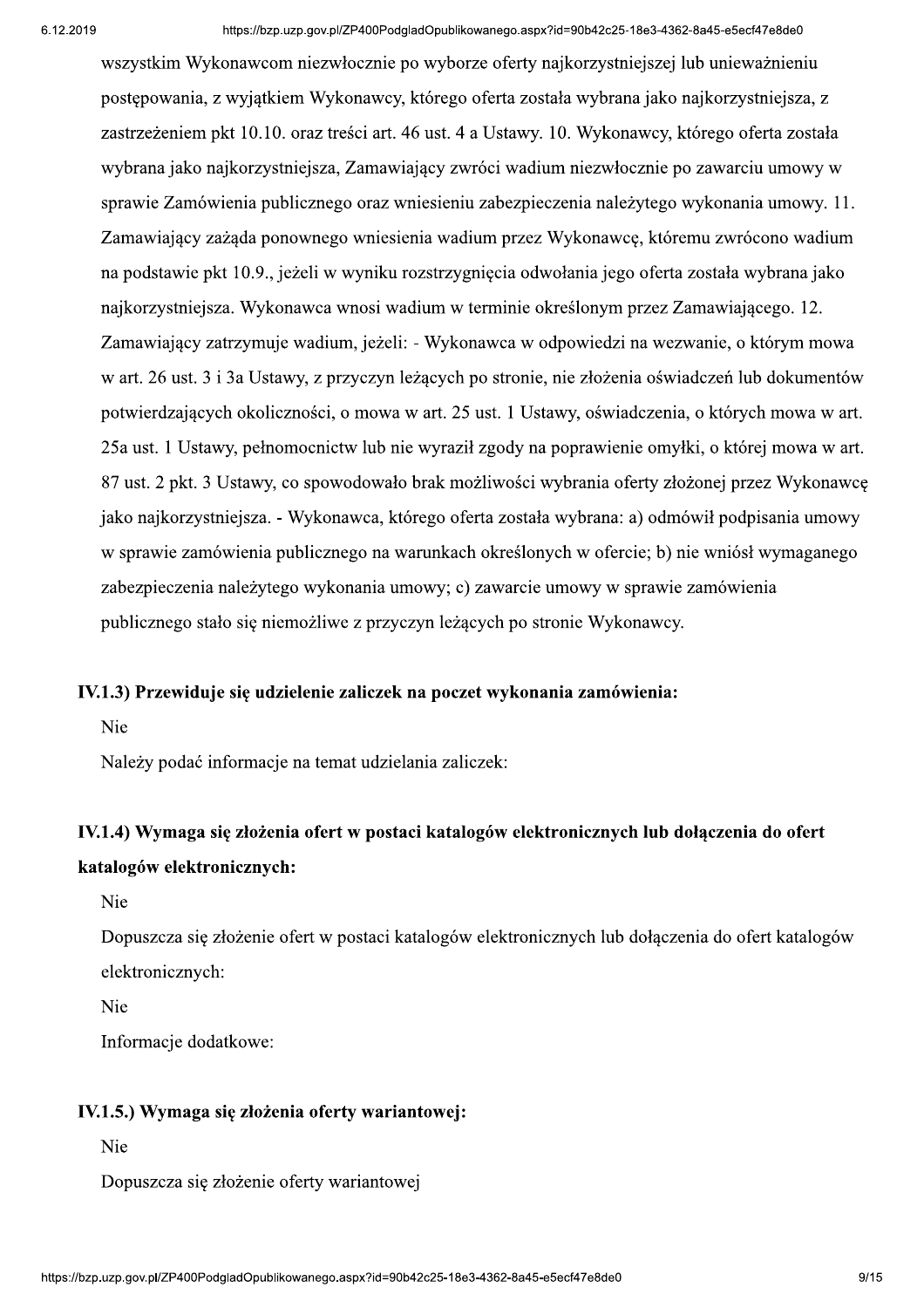8e3-4362-8a45-e5ecf47e8de0<br>niem oferty zasadniczej:<br> Złożenie oferty wariantowej dopuszcza się tylko z jednoczesnym złożeniem oferty zasadniczej:

#### IV.1.6) Przewidywana liczba wykonawców, którzy zostaną zaproszeni do udziału w postępowaniu

(przetarg ograniczony, negocjacje z ogłoszeniem, dialog konkurencyjny, partnerstwo innowacyjne)

Liczba wykonawców

Przewidywana minimalna liczba wykonawców

Maksymalna liczba wykonawców

Kryteria selekcji wykonawców:

#### IV.1.7) Informacje na temat umowy ramowej lub dynamicznego systemu zakupów:

Umowa ramowa będzie zawarta:

Czy przewiduje się ograniczenie liczby uczestników umowy ramowej:

Przewidziana maksymalna liczba uczestników umowy ramowej:

Informacje dodatkowe:

Zamówienie obejmuje ustanowienie dynamicznego systemu zakupów:

Adres strony internetowej, na której będą zamieszczone dodatkowe informacje dotyczące dynamicznego systemu zakupów:

Informacje dodatkowe:

W ramach umowy ramowej/dynamicznego systemu zakupów dopuszcza się złożenie ofert w formie katalogów elektronicznych:

Przewiduje się pobranie ze złożonych katalogów elektronicznych informacji potrzebnych do sporządzenia ofert w ramach umowy ramowej/dynamicznego systemu zakupów:

#### IV.1.8) Aukcja elektroniczna

**ronicznej** *(przetarg nieograniczony, przetarg*<br>8e3-4362-8a45-e5ecf47e8de0<br>10 **Przewidziane jest przeprowadzenie aukcji elektronicznej** (przetarg nieograniczony, przetarg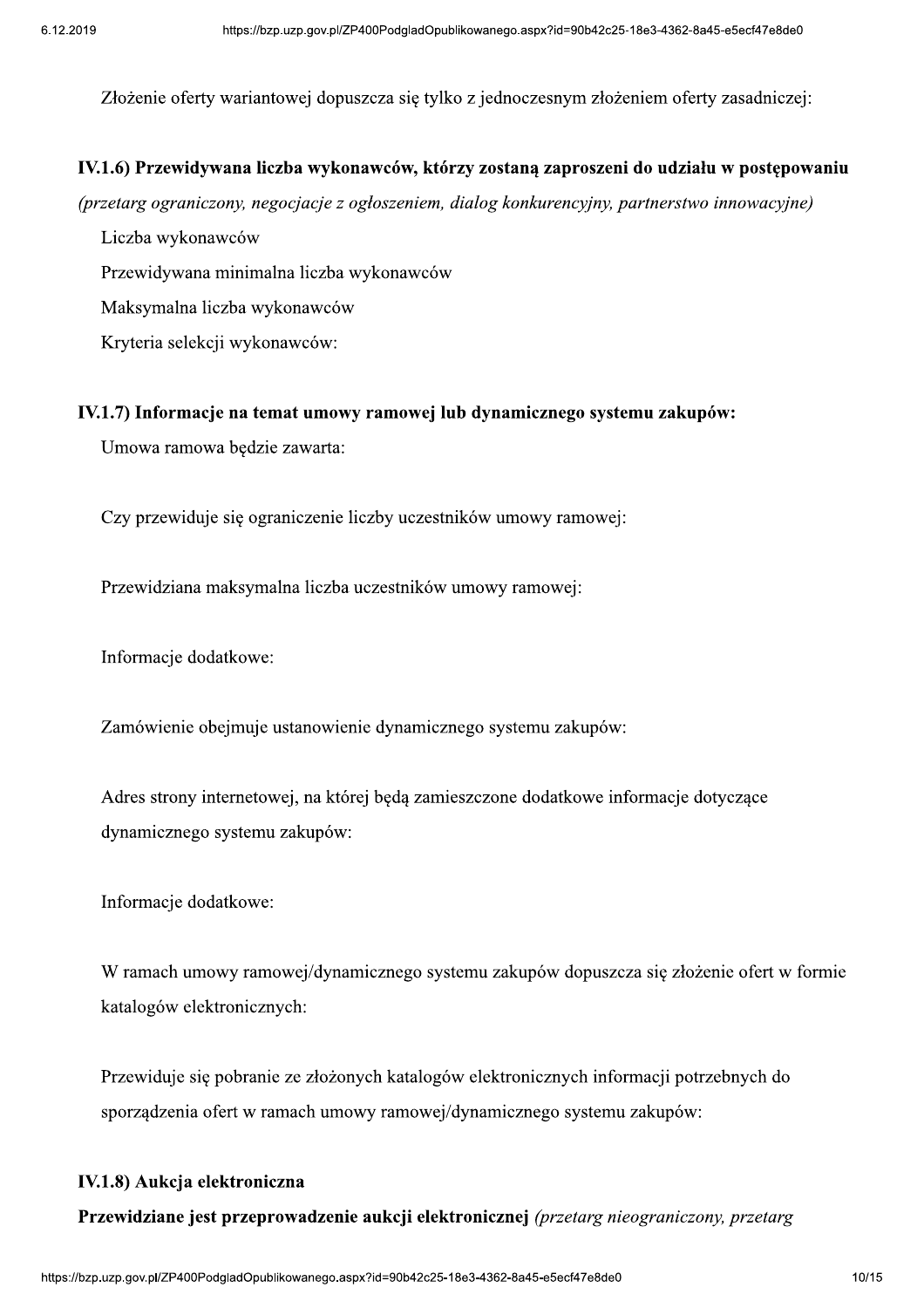ograniczony, negocjacje z ogłoszeniem)

Należy podać adres strony internetowej, na której aukcja będzie prowadzona:

# Należy wskazać elementy, których wartości będą przedmiotem aukcji elektronicznej: Przewiduje się ograniczenia co do przedstawionych wartości, wynikające z opisu przedmiotu zamówienia:

Należy podać, które informacje zostaną udostępnione wykonawcom w trakcie aukcji elektronicznej oraz jaki będzie termin ich udostępnienia:

Informacje dotyczące przebiegu aukcji elektronicznej:

Jaki jest przewidziany sposób postępowania w toku aukcji elektronicznej i jakie będą warunki, na jakich wykonawcy będą mogli licytować (minimalne wysokości postąpień):

Informacje dotyczące wykorzystywanego sprzętu elektronicznego, rozwiązań i specyfikacji technicznych w zakresie połączeń:

Wymagania dotyczące rejestracji i identyfikacji wykonawców w aukcji elektronicznej:

Informacie o liczbie etapów aukcji elektronicznej i czasie ich trwania:

Czas trwania:

Czy wykonawcy, którzy nie złożyli nowych postąpień, zostaną zakwalifikowani do następnego etapu: Warunki zamknięcia aukcji elektronicznej:

#### **IV.2) KRYTERIA OCENY OFERT**

#### IV.2.1) Kryteria oceny ofert:

IV.2.2) Kryteria

| Kryteria                         | Znaczenie |
|----------------------------------|-----------|
| <b>C</b> ena                     | 60,00     |
| Doświadczenie koordynatora 40,00 |           |

#### IV.2.3) Zastosowanie procedury, o której mowa w art. 24aa ust. 1 ustawy Pzp (przetarg

nieograniczony)

Tak

#### IV.3) Negocjacje z ogłoszeniem, dialog konkurencyjny, partnerstwo innowacyjne

#### IV.3.1) Informacje na temat negocjacji z ogłoszeniem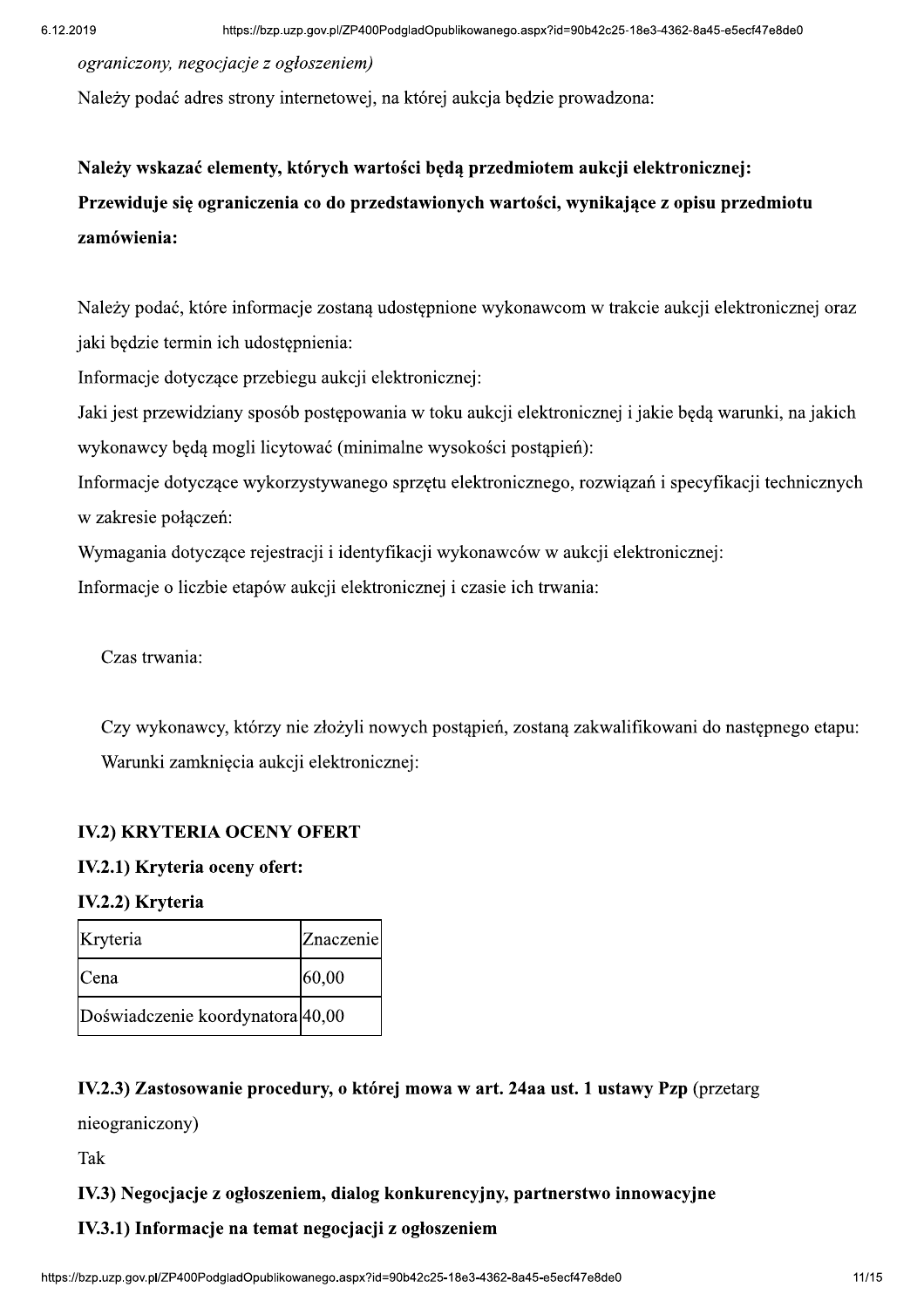Minimalne wymagania, które musza spełniać wszystkie oferty:

Przewidziane jest zastrzeżenie prawa do udzielenia zamówienia na podstawie ofert wstępnych bez przeprowadzenia negocjacji Przewidziany jest podział negocjacji na etapy w celu ograniczenia liczby ofert:

Należy podać informacje na temat etapów negocjacji (w tym liczbę etapów):

Informacje dodatkowe

#### IV.3.2) Informacje na temat dialogu konkurencyjnego

Opis potrzeb i wymagań zamawiającego lub informacja o sposobie uzyskania tego opisu:

Informacja o wysokości nagród dla wykonawców, którzy podczas dialogu konkurencyjnego przedstawili rozwiązania stanowiące podstawę do składania ofert, jeżeli zamawiający przewiduje nagrody:

Wstepny harmonogram postepowania:

Podział dialogu na etapy w celu ograniczenia liczby rozwiązań: Należy podać informacje na temat etapów dialogu:

Informacje dodatkowe:

#### IV.3.3) Informacje na temat partnerstwa innowacyjnego

Elementy opisu przedmiotu zamówienia definiujące minimalne wymagania, którym muszą odpowiadać wszystkie oferty:

Podział negocjacji na etapy w celu ograniczeniu liczby ofert podlegających negocjacjom poprzez zastosowanie kryteriów oceny ofert wskazanych w specyfikacji istotnych warunków zamówienia:

Informacje dodatkowe: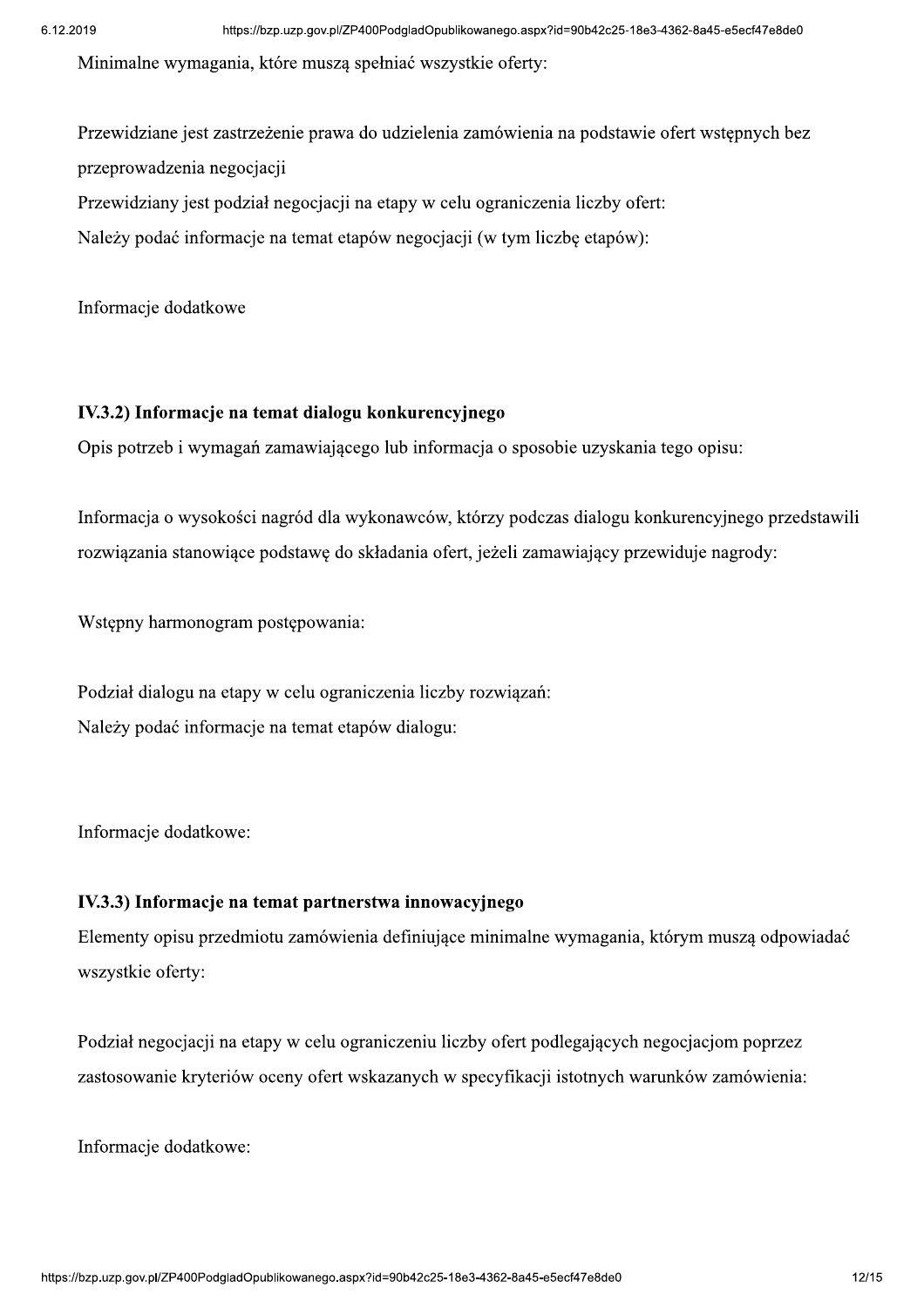#### IV.4) Licvtacja elektroniczna

Adres strony internetowej, na której bedzie prowadzona licytacja elektroniczna:

8e3-4362-8a45-e5ecf47e8de0<br>czna:<br>enia w licytacji elektronicznej: Adres strony internetowej, na której jest dostępny opis przedmiotu zamówienia w licytacji elektronicznej:

Wymagania dotyczące rejestracji i identyfikacji wykonawców w licytacji elektronicznej, w tym wymagania techniczne urządzeń informatycznych:

Sposób postepowania w toku licytacji elektronicznej, w tym określenie minimalnych wysokości postapień:

Informacje o liczbie etapów licytacji elektronicznej i czasie ich trwania:

Czas trwania:

Wykonawcy, którzy nie złożyli nowych postąpień, zostaną zakwalifikowani do następnego etapu:

Termin składania wniosków o dopuszczenie do udziału w licytacji elektronicznej:

Data: godzina:

Termin otwarcia licytacji elektronicznej:

Termin i warunki zamknięcia licytacji elektronicznej:

Istotne dla stron postanowienia, które zostana wprowadzone do treści zawieranej umowy w sprawie zamówienia publicznego, albo ogólne warunki umowy, albo wzór umowy:

Wymagania dotyczące zabezpieczenia należytego wykonania umowy:

Informacje dodatkowe:

#### IV.5) ZMIANA UMOWY

# Przewiduje się istotne zmiany postanowień zawartej umowy w stosunku do treści oferty, na podstawie której dokonano wyboru wykonawcy: Tak

Należy wskazać zakres, charakter zmian oraz warunki wprowadzenia zmian:

vynagrodzenia za pracę, albo wysokości minimalnej<br>isów ustawy z dnia 1 października 2002 r. o<br>8e3-4362-8a45-e5ecf47e8de0 Zamawiający, zgodnie z art. 144 ustawy PZP przewiduje możliwość dokonania istotnych zmian umowy. Zmiany w umowie wynikać mogą w szczególności z tytułu: a. zmiany całkowitego wynagrodzenia o którym mowa w § 4 ust. 1 umowy w przypadku zwiększenia ilości godzin świadczenia usług określonych w załączniku nr 1 do SIWZ (OPZ). W takim wypadku całkowite wynagrodzenie będzie liczone według stawek godzinowych podanych w ofercie Wykonawcy; b. zmiany całkowitego wynagrodzenia Wykonawcy będących wyłącznie konsekwencją zmian w przepisach powszechnie obowiązujących, w szczególności: - zmiany wysokości minimalnego wynagrodzenia za pracę, albo wysokości minimalnej stawki godzinowej, ustalonych na podstawie przepisów ustawy z dnia 1 października 2002 r. o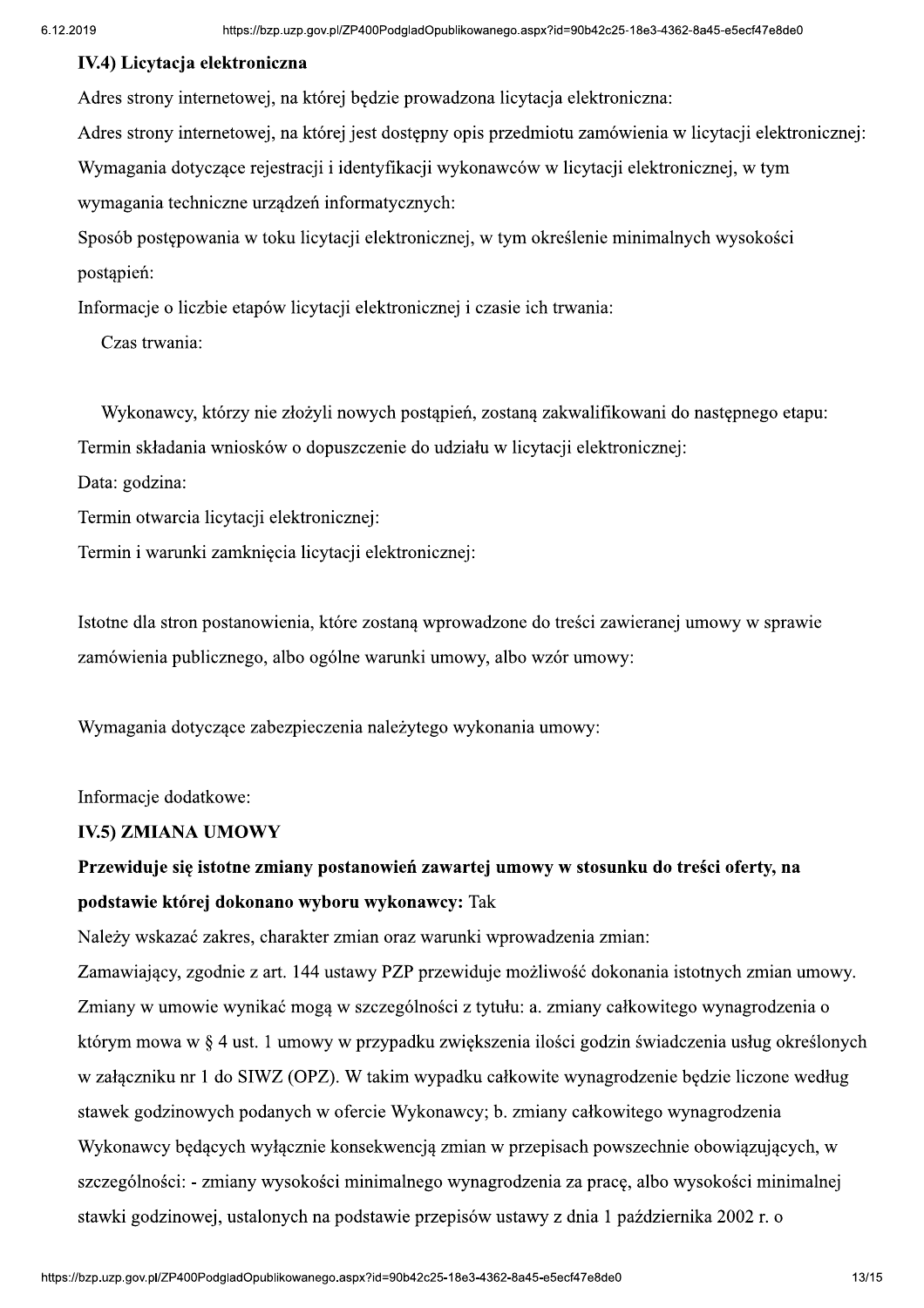minimalnym wynagrodzeniu za prace (tekst jednolity Dz. U. z 2015 r. poz. 2008 ze zm.), jeżeli zmiana ta bedzie miała wpływ na koszty wykonania zamówienia przez Wykonawce, a Wykonawca potwierdzi ten fakt poprzez przedłożenie Zamawiającemu wiarygodnych wyliczeń i dowodów, które następnie zostaną zaakceptowane przez Zamawiającego, umożliwiając tym samym zmianę wynagrodzenia Wykonawcy, zmiana wynagrodzenia, będzie adekwatna do bezpośrednich następstw zmiany przedmiotowych przepisów, wykazanych w należyty sposób przez Wykonawce, zmiana będzie obowiązywała nie wcześniej niż od momentu wejścia w życie znowelizowanych przepisów dotyczących przedmiotowej materii; zmiany zasad podlegania ubezpieczeniom społecznym lub ubezpieczeniu zdrowotnemu lub wysokości stawki składki na ubezpieczenie społeczne lub zdrowotne, jeżeli zmiany te będą miały wpływ na koszty wykonania zamówienia przez Wykonawcę, a Wykonawca potwierdzi ten fakt poprzez przedłożenie Zamawiającemu wiarygodnych wyliczeń i dowodów, które następnie zostaną zaakceptowane przez Zamawiającego, umożliwiając tym samym zmianę wynagrodzenia Wykonawcy, zmiana wynagrodzenia, będzie adekwatna do bezpośrednich następstw zmiany przedmiotowych przepisów, wykazanych w należyty sposób przez Wykonawcę, zmiana będzie obowiązywała nie wcześniej niż od momentu wejścia w życie znowelizowanych przepisów dotyczących przedmiotowej materii; – zmiany wysokości podatku VAT, zmiana wynagrodzenia, bedzie adekwatna do bezpośrednich nastepstw zmiany przedmiotowych przepisów, wykazanych w należyty sposób przez Wykonawce, zmiana bedzie obowiązywała nie wcześniej niż od momentu wejścia w życie znowelizowanych przepisów dotyczących przedmiotowej materii, c. Zmiany miejsca wykonywania usług, bedacej nastepstwem zmian organizacyjnych po stronie Zamawiającego, w tym w szczególności takich jak: rozszerzenie, odwieszenie, rozpoczecie, ograniczenie, zawieszenie, zakończenie działalności Zamawiającego w posiadanych obiektach lub częściach tych obiektów.

#### **IV.6) INFORMACJE ADMINISTRACYJNE**

IV.6.1) Sposób udostępniania informacji o charakterze poufnym (jeżeli dotyczy):

Środki służące ochronie informacji o charakterze poufnym

#### IV.6.2) Termin składania ofert lub wniosków o dopuszczenie do udziału w postępowaniu:

Data: 2019-12-16, godzina: 08:30,

Skrócenie terminu składania wniosków, ze względu na pilną potrzebę udzielenia zamówienia (przetarg nieograniczony, przetarg ograniczony, negocjącie z ogłoszeniem):

Nie

Wskazać powody: